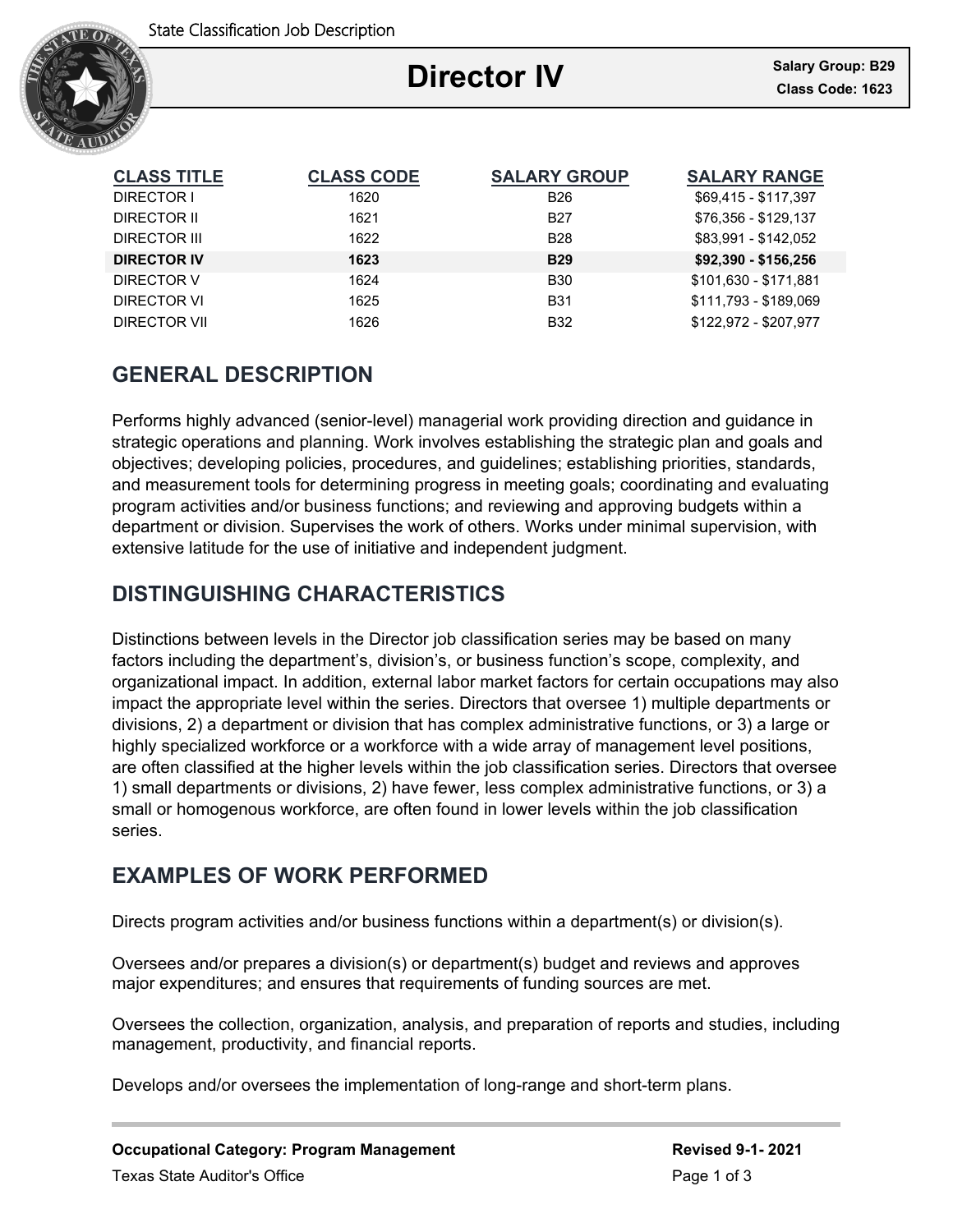Develops and implements techniques for evaluating program activities and/or business functions; and identifies need for changes.

Develops, establishes, and implements goals and objectives consistent with the agency's strategic plan; and develops standards for achieving those goals.

Develops policies, procedures, and guidelines; and monitors compliance.

Represents the agency at business meetings, hearings, trials, legislative sessions, conferences, and seminars or on boards, panels, and committees.

Reviews results of special investigations, internal audits, research studies, forecasts, and modeling exercises to provide direction and guidance.

Responds to legislative inquiries and requests for information, and participates in developing legislative appropriation requests.

Plans, develops, and approves schedules, priorities, and standards for achieving goals; and directs evaluation activities.

May participate in or oversee strategic communication efforts.

Supervises the work of others.

Performs related work as assigned.

### **GENERAL QUALIFICATION GUIDELINES**

#### **EXPERIENCE AND EDUCATION**

Experience in the management and direction of a program relevant to the assignment. Graduation from an accredited four-year college or university with major coursework in a field relevant to the assignment is generally preferred. Experience and education may be substituted for one another.

#### **KNOWLEDGE, SKILLS, AND ABILITIES**

Knowledge of local, state, and federal laws and regulations relevant to program activities and/or business functions; and the principles and practices of public administration and management.

Skill in establishing plans and setting objectives and goals that support an overall business strategy.

Ability to direct and organize program activities and/or business functions; to establish goals and objectives that support the strategic plan; to identify problems, evaluate alternatives, and implement effective solutions; to develop and evaluate policies and procedures; to prepare reports; to communicate effectively; and to supervise the work of others.